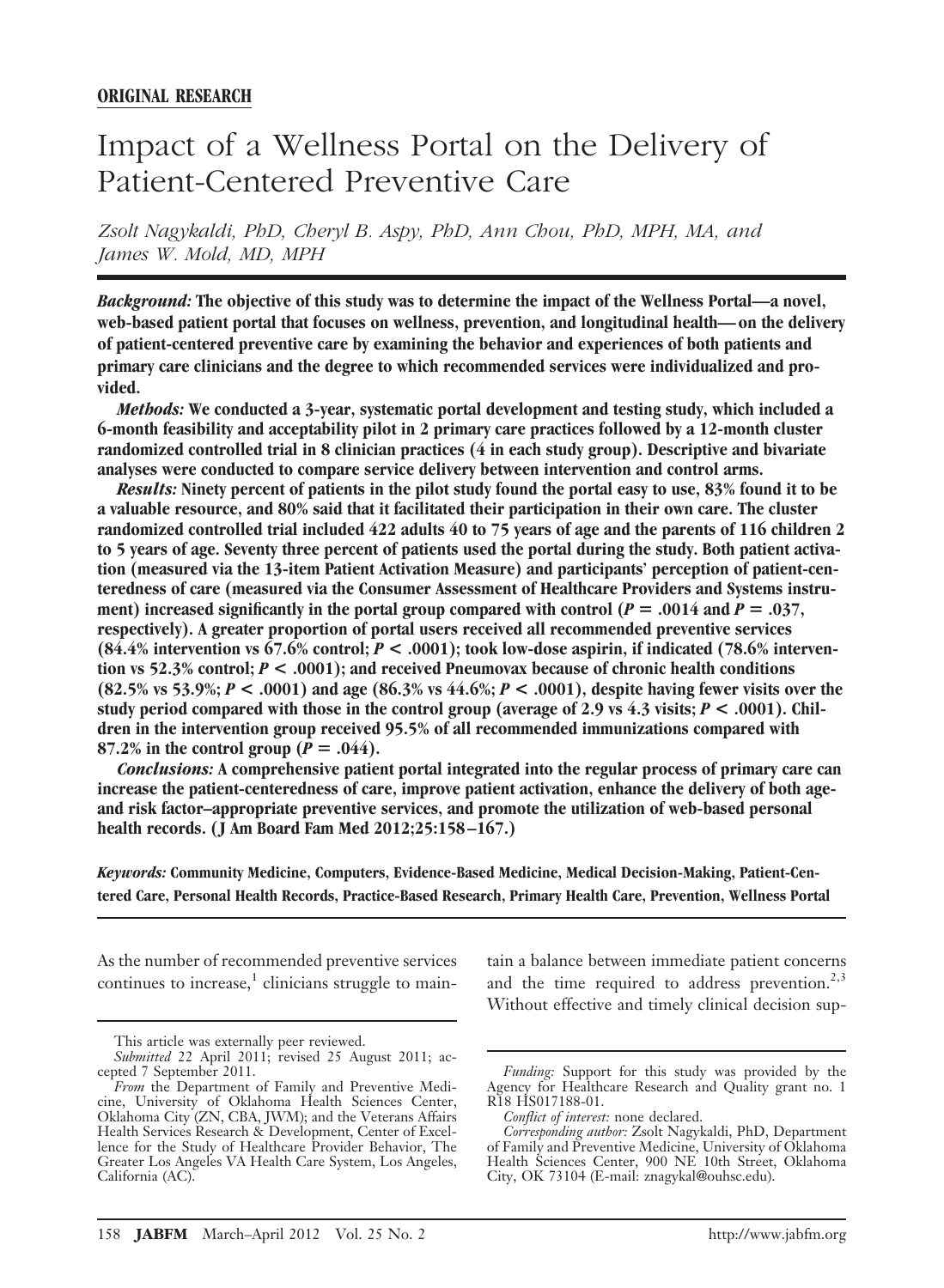**Figure 1. Conceptual model of the impact of the Wellness Portal on patient-centered care. PBRN, practice-based research network (primary care); PSRS, preventive services reminder system (a practice-based patient registry and decision support system).**



port integrated into a comprehensive care delivery approach (eg, the chronic care model) and without patient-centered tailoring of recommendations, primary care clinicians' performance in this area is likely to go from suboptimal (40% to 60% rates of delivery of well-accepted preventive services)<sup>4,5</sup> to unsatisfactory. Optimal delivery of primary, secondary, and tertiary preventive services increasingly will require sophisticated information pro $c \cdot$ essing<sup>6</sup> and greater patient involvement.<sup>7</sup> Despite the importance of patient-centered delivery approaches, however, limited information is available about the impact of integrated, patient-driven health information technology on the delivery of patient-centered, preventive care in primary care settings.

Building on our experience with a comprehensive preventive services registry and clinical decision support system we had developed and tested previously,<sup>6</sup> the Preventive Services Reminder System (PSRS), we conducted a 3-year study to (1) develop, field test, and refine a web-based patient Wellness Portal linked to PSRS to facilitate patient-centered, preventive care in primary care practices; and (2) determine the impact of the Wellness Portal on the process of patient-centered preventive care by examining the behavior and experiences of both patients and providers and the degree to which recommended services were individualized and delivered. We expected that activated patients and transformed medical practices would be more likely to engage in proactive, patient-centered care and that this would result in more consistent delivery of appropriate preventive services to the right patients at the right times (see Figure 1).

## **Methods**

## *Development and Pilot Testing of the Wellness Portal*

We first assembled a Portal Advisory Committee, which included 3 clinicians, 2 office staff, and 6 patients. Based on input from 3 committee meetings, a prototype personal Wellness Portal website was developed over a 6-month period. The prototype design incorporated management of preventive services history, tracking of personal risk factors and preferences, and generation of a tailored wellness plan. The Advisory Committee suggested a set of additional capabilities that included tracking and charting vital signs and laboratory test results, history of medical encounters, a symptom diary, management of medication lists, an immunization record for children, secure messaging with practices, and generation of an interoperable personal health record in the continuity of care record format.

We incorporated and tested these features over a 6-month period in a convenience sample of two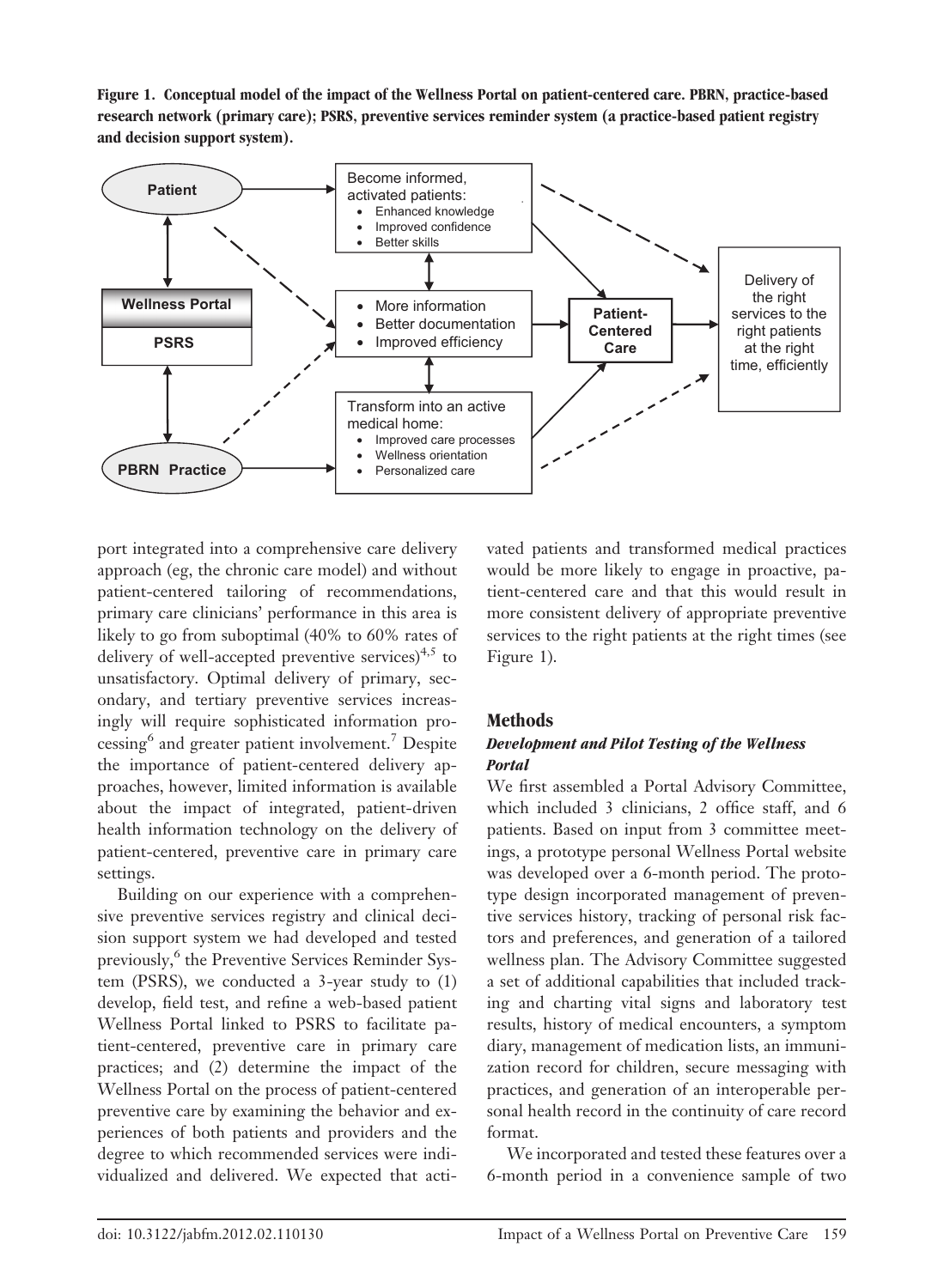practices in the Oklahoma Physicians Resource/ Research Network where elements of a preventive care delivery system had already been implemented. Survey data on satisfaction with the Portal were analyzed to describe portal utility on fourpoint Likert scales. Open-ended questions were also analyzed to describe general impressions of the Wellness Portal use. Information regarding features that facilitated or hindered the improvement of preventive care and recommendations for further Portal enhancements were compiled.

#### *Cluster Randomized Controlled Trial*

Following pilot testing, eight Oklahoma Physicians Resource/Research Network clinicians practices were selected, recruited, and enrolled into a cluster randomized controlled trial (c-RCT). Pairs of clinician practices were matched on location and practice type (urban, suburban, or rural and solo, small, or midsize) and then randomized within pairs to intervention and control arms, as proposed by Imai et al.<sup>8</sup> Selection criteria included clinician experience with the existing patient registry (PSRS), inclusion of both young children (age  $\leq 6$ ) and adults (age  $>50$ ) in the patient panel, and no previous experience with the Wellness Portal.

Two of the intervention sites were small, rural physician practices in western and central Oklahoma (each included a male physician and a female nurse practitioner), whereas the other two represented a typical, medium-size, suburban family practice environment including several male physicians, a female nurse practitioner, and a physician assistant. Correspondingly, the control group consisted of a matched sample of small and mediumsize rural and suburban practices in northeast, southwest and central Oklahoma, serving comparable patient populations in terms of demographics, socioeconomic status, and payer mix.

After practices were randomized, patients in each practice were notified about the availability of the study through handouts, flyers, and verbal communication. Interested patients were enrolled by a research assistant (RA) in the waiting room of the clinicians' offices until 70 patients from each practice were recruited ( $N = 560$ ). At the baseline visit, the RA asked patients to read and sign a patient consent form and complete baseline surveys. Patients were included in the study if they had been seen at least twice by the enrolled clinician in the last 12 months, were

either children ( $\leq 6$  years older) or between 40 and 75 years old (women) or 50 and 75 years old (men), could understand and respond in English, and had a basic level of computer skills that included the ability to navigate a standard, consumer-oriented web site, use the keyboard and the mouse to interact with a browser, and understand/respond to web content phrased at 6th grade level. A sample size of approximately 400 participants (50 patients per practice) gave us 80% power to detect differences between intervention and control groups. The CONSORT diagram of the Wellness Portal trial is shown in Figure 2.

## *Implementation Support By Practice Enhancement Assistants*

Portal implementation was facilitated by practice enhancement assistants (PEAs; trained practice facilitators) in intervention practices during the entire study period. PEAs helped practices identify study participants, map the existing preventive care workflow, tailor portal implementation in the intervention arm, recruit patients, and support portal users with basic technical assistance. Typically, portal users received a link to the portal registration page via printed study materials or over e-mail. They could sign up for the portal from home, work, or another Internetenabled location, including portal kiosks made available in the office. At the first log on, the portal would offer the following menu of options and resources: maintain demographics profile, update preventive services history, assess personal risk factors, review personalized wellness plan (recommendations), track and chart vitals and lab results, work on symptom diary, update medical encounters history, manage medication and problem list, and download a personal health record. Patients were also encouraged to print their wellness plan and discuss the plan with their doctor at their next office visit. Clinicians then worked with PEAs to implement systems in their practices to respond to preventive care recommendations (eg, improve their referral approach, incorporate health behavior counseling, and optimize coding for preventive services).

#### *Patient Surveys*

Patients were surveyed in their doctor's office via a self-administered paper questionnaire at two time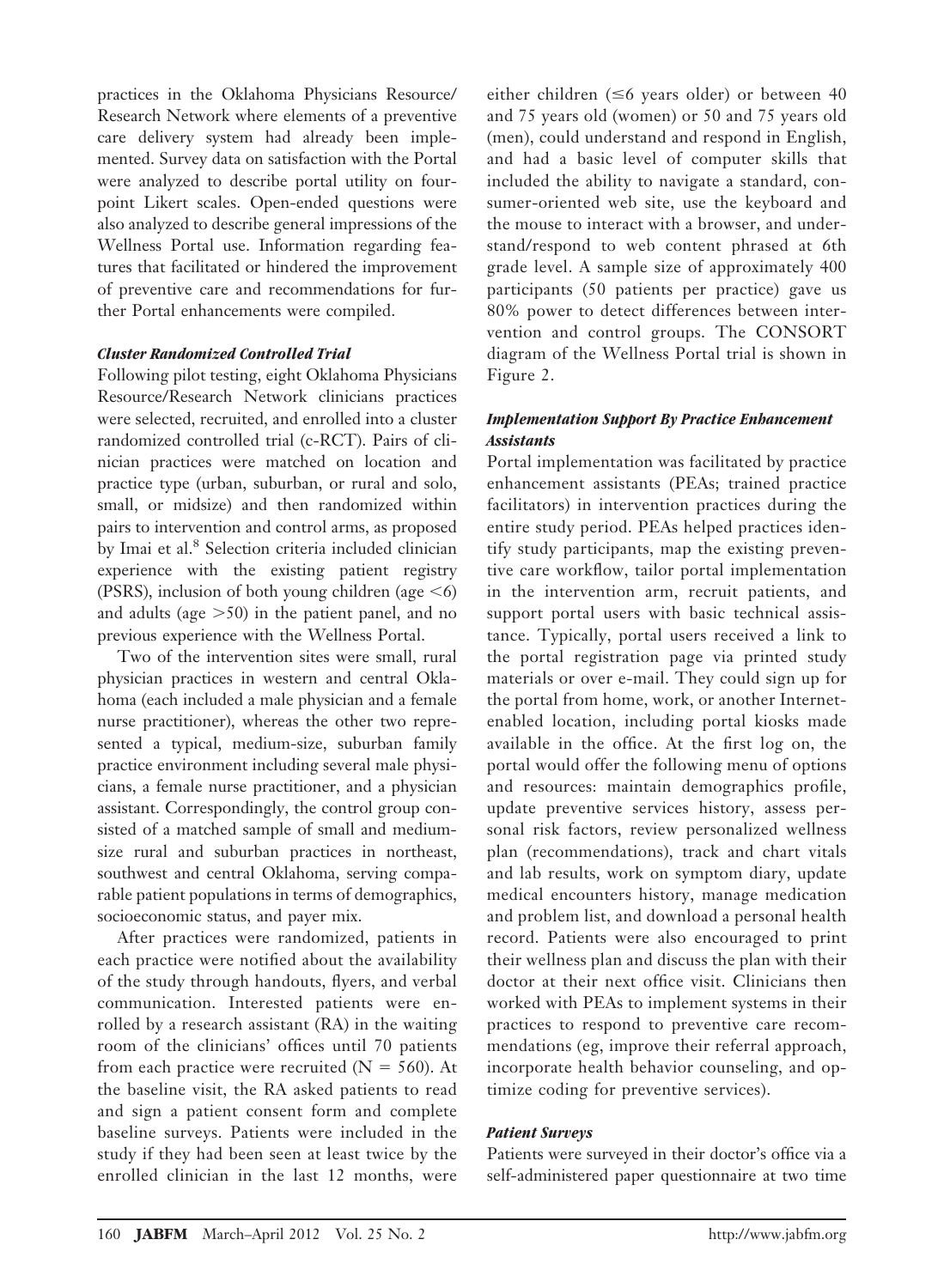**Figure 2. CONSORT diagram of the Wellness Portal randomized controlled trial. \*Participant did not complete or send the survey back to investigators and/or was unreachable. † Participant signed up as a spouse of another participant and this became evident to investigators only later.**



points: at baseline and 12 months later. Surveys included items describing patient experience with preventive services, satisfaction with the system of care, perception of patient-centeredness of care, patient activation, and patient empowerment. Patients in both arms of the study completed the surveys that were identical except that patients in the portal arm were asked to assess their satisfaction with the portal tool after the intervention. Patients in intervention practices were asked at enrollment to review and update their demographics, risk factor information, allergy and contraindication profile, and personal preferences through the Wellness Portal before each visit to their primary care clinician. Clinicians and their staff were asked to either use the linked practice portal (PSRS) to generate care recommendations or to ask patients to print a list of recommendations from their portal account before their next visit. Patients in control practices were not given access to the portal and they did not receive personalized recommendations or a wellness plan.

## *Patient Experience and Patient-Centeredness of Care*

To measure patient-centeredness of care, we adapted the Consumer Assessment of Health Care Providers and Systems (CAHPS) survey developed and validated by the Agency for Health Care Research and Quality ambulatory CAHPS Initiative.<sup>9</sup> We created a composite score from CAHPS survey questions 1 to 8, plus 10 and 11 to measure the patient-centeredness of care as it relates to prevention. The 10 questions were coded as binary (yes/ no) values describing patient– clinician interactions as they relate to preventive care: assisting patients to make changes in their health habits, helping patients to make changes, encouraging patients to address health concerns, healthy diet, physical activity, worry and stress, depression, pros and cons of care options, and clinician guidance for appropriate care choices. In addition to the patient-centeredness composite score, an item measuring patient perception of provider knowledge of the patient's medical history was also included. Differ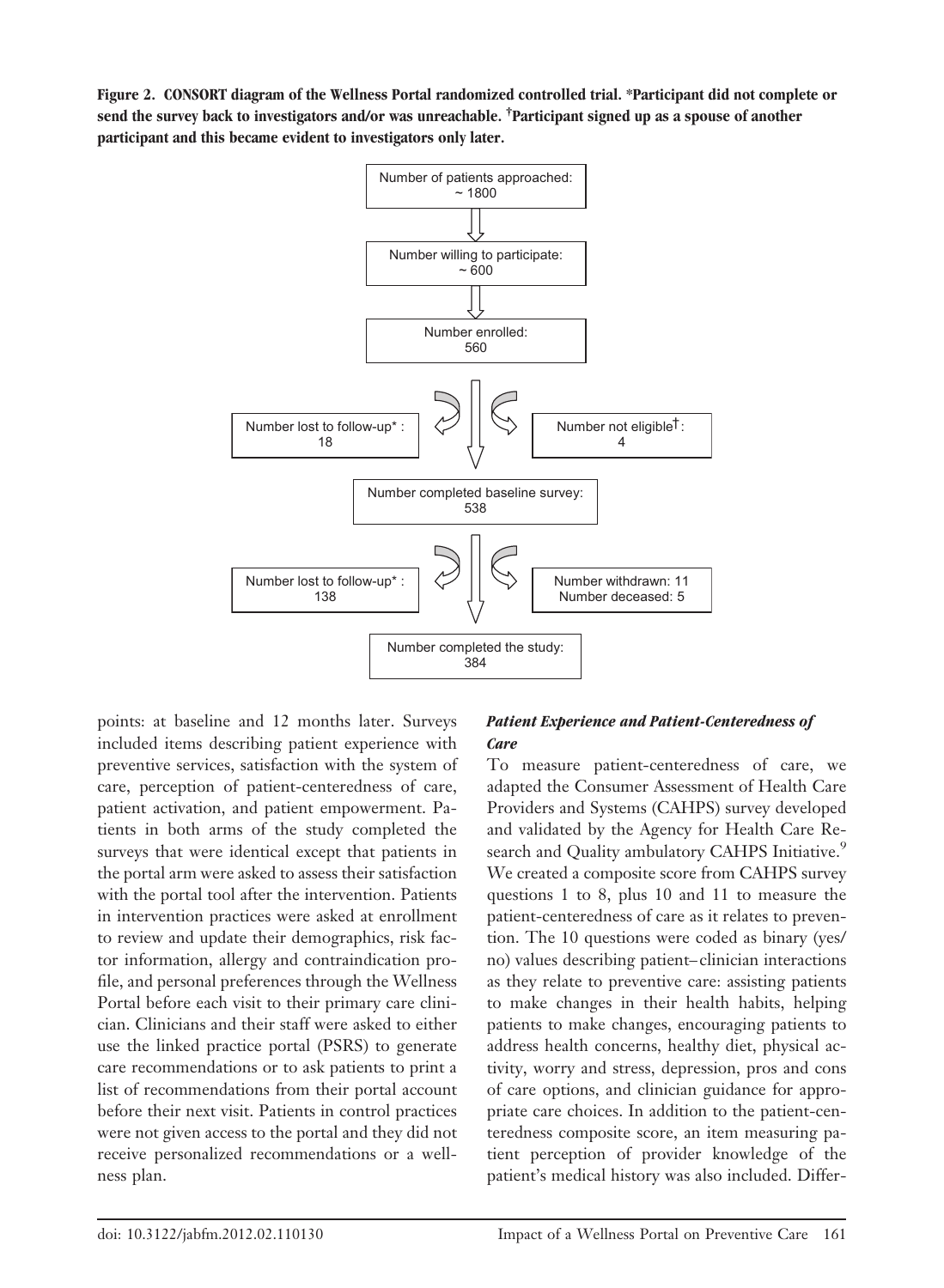ences in composite patient-centeredness scores before and after intervention were calculated for each patient and the differences were compared between control and intervention groups.

## *Patient Activation*

Patient activation was assessed using an adapted Patient Activation Measure (PAM) questionnaire.<sup>10</sup> The shorter form of the PAM instrument included 13 items in 3 subscales, measuring patient knowledge, confidence, and skills that demonstrate selfefficacy.<sup>11</sup> These measures allowed us to determine the distribution of patients within the four stages of activation identified by the PAM instrument. $^{11}$ 

## *Patient Demographics and Health Status*

Patient age, sex, race/ethnicity, level of education, marital status, insurance coverage information, and employment status were collected via medical record reviews and baseline surveys. Patients' baseline health status was determined by documenting chronic health conditions and the number and type of office visits during a 12-month period before and during the study. We used the patients' comorbid conditions to calculate the Charlson comorbidity  $index<sup>12</sup>$  as a measure of the severity of illness.

## *Provision of Preventive Services*

Medical records of patients (paper and electronic) were reviewed in the practice to determine the number and type of selected preventive services received before and during the 12-month study period. We also documented the number and type of risk factors, contraindications, and personal care preferences that patients entered into the portal database. We used medical history to populate the PSRS risk engine that generated personalized preventive services recommendations based on the US Preventive Services Task Force, Advisory Committee on Immunization Practices, and American Academy of Family Physicians guidelines.

## *Preventive Care Delivery System*

We administered an adapted version of the Assessment of Chronic Illness Care survey<sup>13</sup> in each participating clinician's office before and after the study to evaluate the level and nature of practice system improvements, specific to the delivery of preventive services, made by clinicians and their staff. The Assessment of Chronic Illness Care addresses several chronic care model domains that

include community linkages, organization of care delivery, self-management support, decision support, clinical information systems, activated patients, and prepared, proactive practice teams.

## *Delivery of Appropriate Services At the Right Time*

We examined the delivery of preventive services under various conditions where recommendations differ based on individual patient risk factors. For example, pneumococcal vaccination is recommended for patients younger than 65 years old (2– 64 years) if they have chronic cardiovascular disease, chronic pulmonary disease, or diabetes mellitus. In the absence of these chronic conditions, patients are usually eligible for pneumococcal vaccination at 65 years of age or older. Review of medical records and portal records allowed us to assess the individualization of recommendations as a result of patient input via the Wellness Portal and documentation of the patient's risk profile. We created a binary variable to describe appropriate delivery of services. If the appropriate service was delivered at the right time, the variable was assigned the value of 1, whereas if a service should have been delivered and was not delivered, the variable was assigned the value of 0.

## *Patient Utilization of the Wellness Portal*

We created two variables associated with portal use during the 12-month period: (1) a dichotomous variable where the value of "use" was assigned as 1 if the patient accessed the portal and reviewed his/ her recommendations at least once; and (2) a continuous variable documenting the number of times patients have accessed the portal. Categorical variables were created to describe the type of information patients provided to clinicians through the portal that contributed to the individualization of the wellness plan. Utilization of the portal was tracked via electronic security logs that were automatically created during each user session and contained detailed information about user behavior and information exchange between users and the portal database.

# *Analytic Strategy*

We analyzed quantitative data with the help of SAS 9.1.3 software (SAS Institute, Cary, NC). All quantitative analyses were conducted in an intention-totreat framework, adjusting for the clustering of patients within clinician practices. We conducted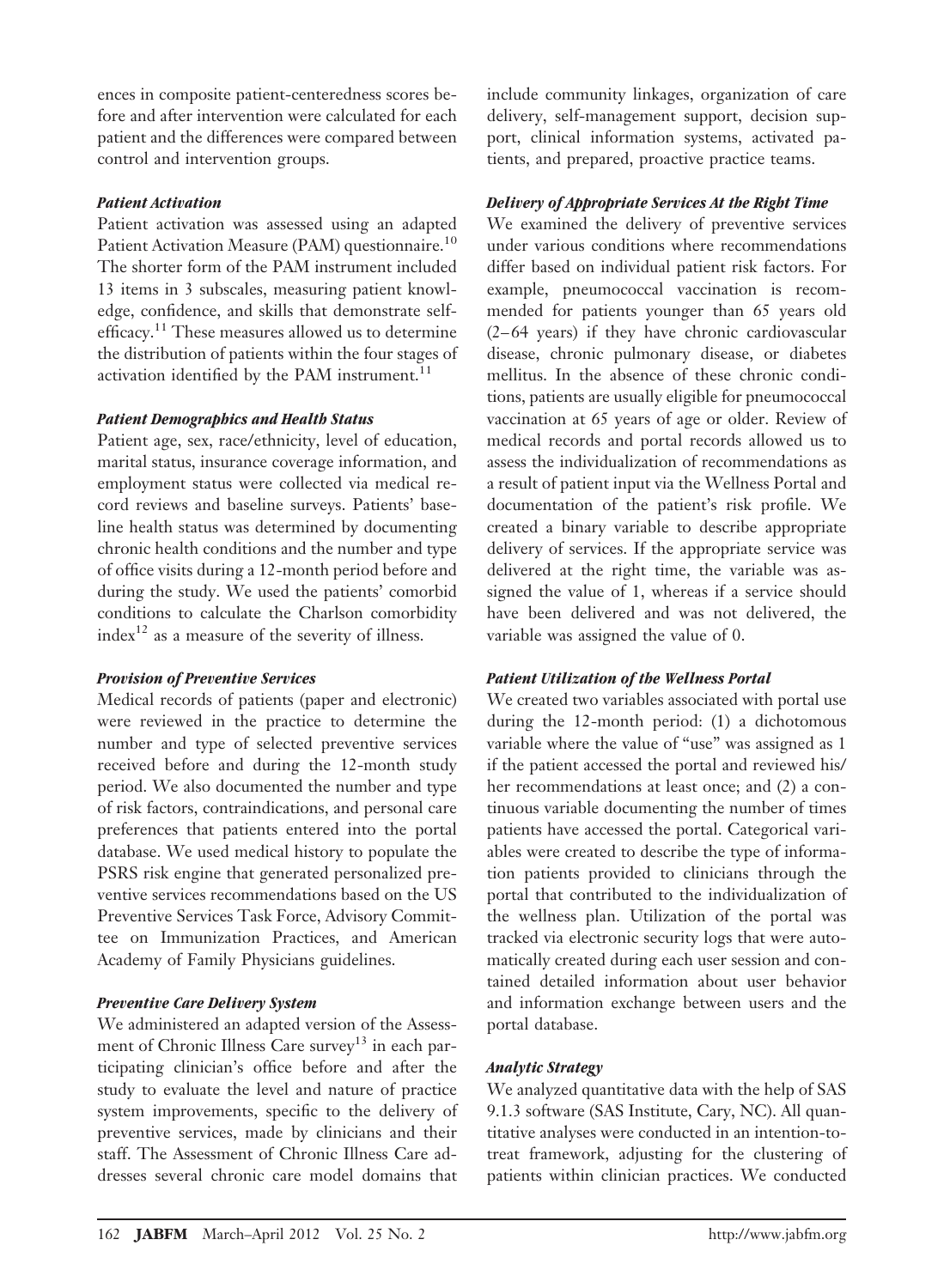| <b>Sex</b>        | White, Non-Hispanic | Black Non-Hispanic | Hispanic | American Indian/Alaskan Native | Total, $n$ $(\%)$ |
|-------------------|---------------------|--------------------|----------|--------------------------------|-------------------|
|                   |                     |                    |          |                                |                   |
| Female            | 282                 | 20                 |          |                                | 328 (61)          |
| Male              | 159                 | 22                 | 16       |                                | 210 (39)          |
| Total, $n$ $(\%)$ | 441 (82)            | 42(8)              | 33(6)    | 22(4)                          | 538 (100)         |

**Table 1. Sex, Racial, and Ethnic Distribution of Patients at Baseline in the Randomized Controlled Trial**

difference-in-differences analyses<sup>14</sup> to determine the impact of the portal on the patient-centeredness of care. These analyses compared the magnitude of change in patient-centeredness scores between groups and time points. We also examined missed opportunities for care to gauge the impact of the portal on the delivery of preventive services. In this analysis, we compared the number of preventive services received per person between groups before and after the study using *t* tests, considering patient clustering.

#### **Results**

#### *Pilot Study Outcomes*

The age of pilot study participants  $(N = 30)$  ranged from 23 to 83 years (mean age, 41 years). Seventyeight percent were women, 22% were from racial or ethnic minorities, and 80% had some collegelevel education. Preliminary survey feedback indicated that participants were generally satisfied with the portal. Approximately 90% found it easy to use, 83% found it to be a valuable resource, and 80% said that it facilitated their participation in their own care. Suggestions for further improvement of the portal included shortening drop-down menus,

enhancing site navigation, improving the language of on-screen instructions, and expanding options for medication list management. Lessons learned from the pilot study helped us improve the portal website, the patient recruitment approach, and participant engagement.

#### *c-RCT Outcomes*

The characteristics of study groups at baseline and those patients who did not complete the trial are listed in Tables 1 and 2. The baseline survey was completed by 422 adults 40 to 75 years of age and parents of 116 children 2 to 5 years of age ( $N =$ 538). At the end of the study, 279 adults and parents of 105 children ( $n = 384$ ) completed the follow-up surveys, representing 96% of the target sample size (n target  $=$  400). Thus, the power of the study was maintained. Medical record information was collected for all participants.

#### *Utilization and Implementation of the Wellness Portal*

During the 12-month intervention period, 280 distinct users from intervention practices logged on to the portal in 576 sessions (an average of 2 sessions

|                                               |         | Enrolled     | Did Not Complete |              |
|-----------------------------------------------|---------|--------------|------------------|--------------|
| <b>Patient Characteristics</b>                | Control | Intervention | Control          | Intervention |
| Mean age (years)                              | 50.5    | 54.6         | 69.0             | 60.3         |
| Female sex (%)                                | 59      | 63           | 48               | 51           |
| Minority group (%)                            | 18.5    | 18.1         | 10               | 6.1          |
| High school education (%)                     | $54*$   | $45*$        | 82               | 90           |
| Average risk factors per patient (n)          | 1.53    | 1.15         | 1.56             | 1.30         |
| Active smokers (%)                            | 15      | 17           | 25               | 19           |
| Preventive service coverage at baseline (%)   | 41      | 37           | 26               | 31           |
| Household income $\leq$ \$30,000 per year (%) | $26*$   | $40*$        | $35*$            | $22*$        |

**Table 2. Characteristics of Patients Enrolled in the Randomized Controlled Trial (n 560) and Those Who Did** Not Complete the Trial  $(n = 154)$  by Study Arm

 $*P < .0001$  for value pairs between control and intervention groups.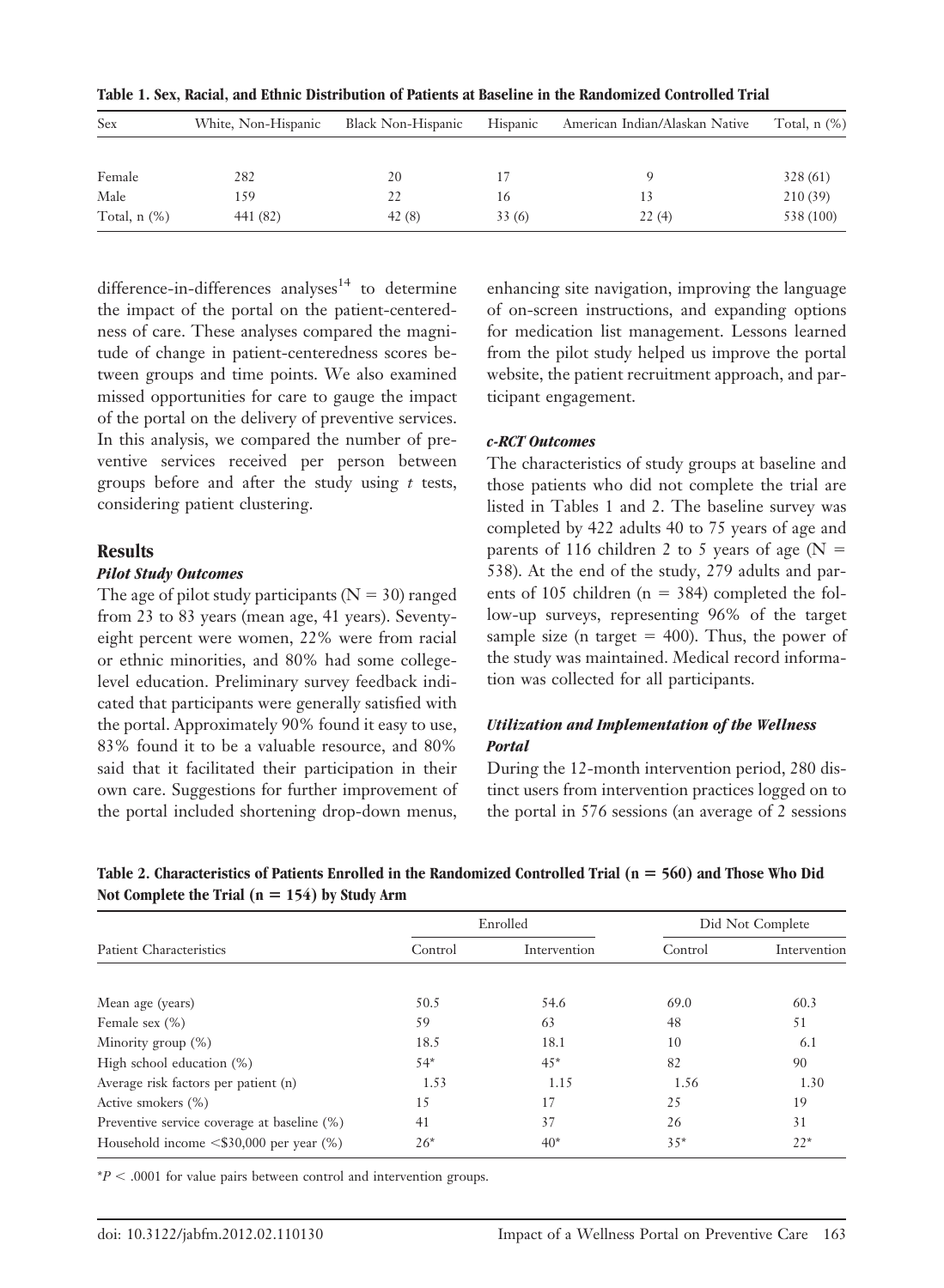per user). Beyond creating an account, logging in, and reviewing the website, 73% of patients used the portal in a meaningful fashion, completing at least one task (eg, entering preventive services, recording vital signs, or generating a wellness plan). Of these patients, about 12% used the portal twice, 10% used the site 3 to 5 times, and 5% were frequent users  $(6-25$  times). One patient with chronic heart failure monitored his weight on a daily basis for a period of time  $(50 + \text{user sessions}).$ Factors associated with more frequent use included the presence of significant health conditions for which regular tracking of parameters was desirable; a higher level of interest in health, wellness, and the use of technology to improve health; and more computer/web experience.

During the course of the study, 128 patients entered 498 immunizations via the portal website, including 24 distinct vaccine doses for children (eg, 3 doses of Haemophilus influenzae type B vaccine and 2 doses of measles/mumps/rubella vaccine) and adults (influenza, Pneumococcus, and adult diphtheria-tetanus). Similarly, 117 patients documented 487 preventive services, including 23 distinct service types (eg, mammography, diabetes education, smoking counseling). In addition, 77 portal users recorded 173 personal risk factors, representing 15 risk categories (eg, tobacco use, having diabetes, riding a bike). This information helped clinicians determine and personalize a list of appropriate recommendations for preventive services for individual patients.

#### *Improvements in Preventive Services Delivery*

Bivariate analyses of medical record abstraction data that accounted for clustering of patients within clinician practices indicated that adult intervention group participants received 84.4% of all recommended preventive services, whereas in the control group only 67.6% of recommended services were provided during the study period ( $P < .0001$ ). Similarly, adult intervention patients received 86.3% of recommended pneumococcal vaccinations, whereas control patients received only  $44.6\%$  ( $P < .0001$ ). When 40- to 64-year-old patients with qualifying risk factors (eg, chronic conditions) were examined separately, 82.5% of intervention and 53.9% of control patients received a recommended pneumococcal immunization ( $P < .0001$ ), corresponding to a more appropriate service delivery in response to an elevated risk of infection. Overall, children in

the intervention group received 95.5% of recommended immunizations compared with 87.2% in the control group ( $P = .044$ ). Immunization coverage for children was calculated as the number of doses received over all doses recommended at that particular age. Compared with the control group, a greater proportion of portal users had documentation of aspirin use (78.6% of the intervention group vs 52.3% of the control group;  $P < .0001$ ). These differences were significant even though patients in the intervention group had fewer visits over the 12-month study period compared with those in the control group (average of 2.9 vs 4.3 visits;  $P \leq$ .0001). We performed a series of 2-way analysis of variance tests to examine potential interactions between time (before and after measurements) and study groups (control and intervention). However, analyses did not indicate significant interaction between time points and group affiliation.

At baseline there was no significant difference between control and intervention groups regarding the participants' perceptions of the patient-centeredness of their care. A difference-in-differences analysis indicated that among the intervention group there was a 0.32-point increase in the composite patient-centeredness score (calculated as a sum of 10 CAHPS survey items 1 to 8 plus 10 and 11) after the portal intervention, whereas in the control group the composite score decreased by 0.43 points ( $P = .037$ ).

We compared patient activation between the 2 arms of the study before and after the portal intervention using the PAM-13 questionnaire and adjusting for patient clustering. There was no difference in PAM scores at baseline between the 2 groups  $(P = .44)$ . Nevertheless, PAM scores (that range typically from 38.6 to  $53.0$ <sup>11</sup> indicated a modest but significant increase in patient activation in the portal intervention group compared with the control group at the end of the study (47 points vs 45 points;  $P = .0014$ ). This suggests that more portal users transitioned from the second stage of activation ("confidence and knowledge to take action") to the third stage ("taking action") compared with those who did not use the portal.

## *Missed Opportunities for Preventive Services*

At the beginning of the study, preventive service recommendations were calculated for all participants via the PSRS risk engine and based on medical history gleaned from medical record abstractions. At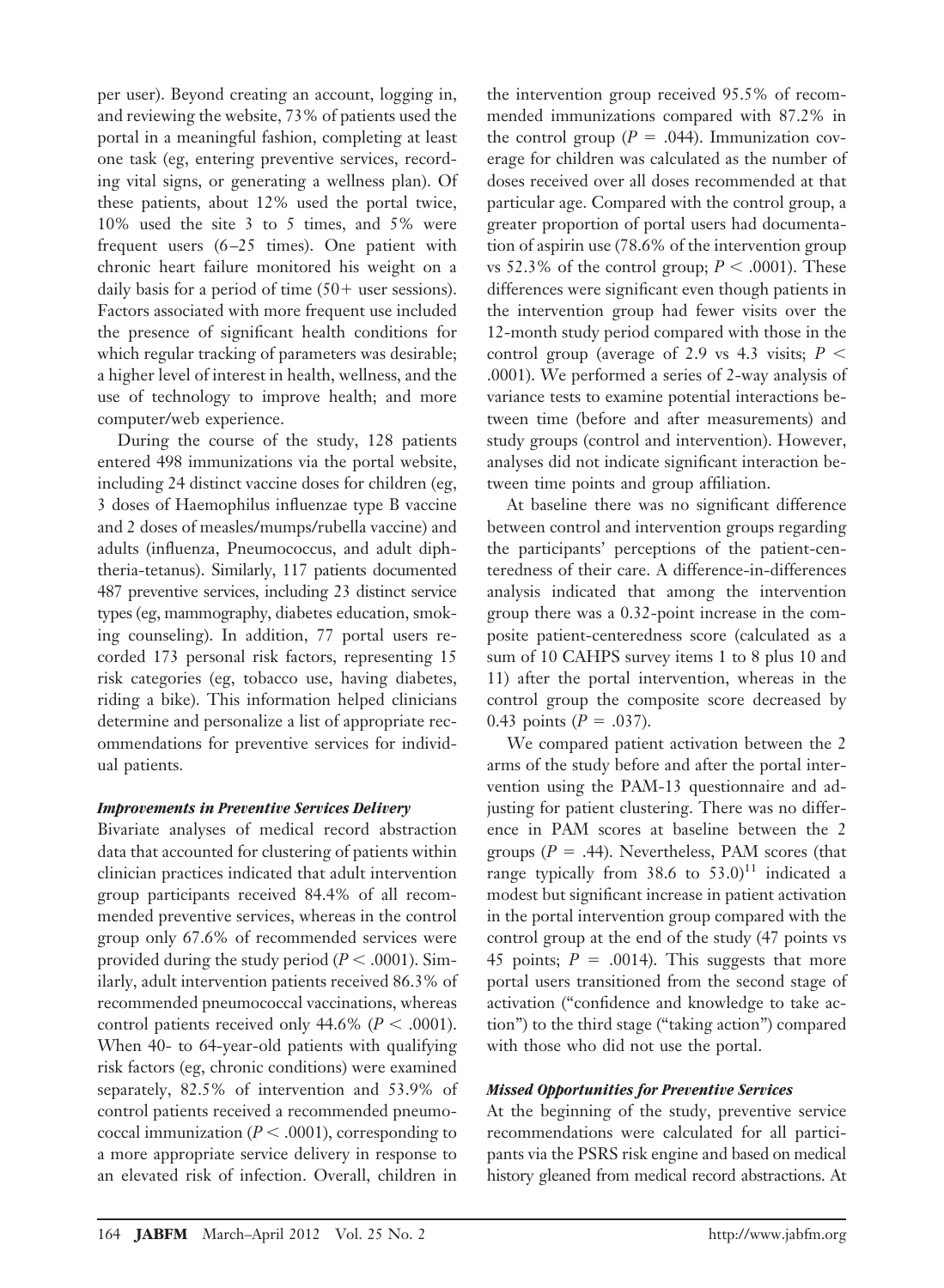baseline, the average number of preventive service recommendations was 8.67 (SD, 3.4) per patient in the control group and 8.61 (SD, 3.2) in the intervention group (no significant difference). At the end of the trial, 11.85 (SD, 5.2) preventive services were due per patient in the control group and 9.67 (SD, 3.8) in the intervention group, resulting in a significant difference in the number of unaddressed preventive services per patient ( $P < 6 \times 10^{-7}$ ).

# **Discussion**

Results of the Wellness Portal study suggest that a comprehensive and prevention-oriented patient portal integrated into the regular process of care delivery can increase the patient-centeredness of care, improve patient activation, enhance the delivery of both age and personal risk factor -dependent preventive services, and promote the utilization of web-based personal health records.

One of the difficulties in integrating the portal into practice processes was that the portal website was available for only a small subset of patients in each clinician practice. This created logistic barriers, such as difficulty remembering which patient received the intervention and/or putting a system in place to track patient assignments for the study. When asked about the impact of the portal on patient involvement, clinicians suggested that helping patients remember to follow-up on procedures or lab work via the portal would be very helpful to trigger more participation. Several clinicians suggested that making portal use a "homework assignment" for being seen regularly (eg, via a yearly wellness visit) could also improve utilization.

Clinicians reported that the first version of the portal kiosk (a lectern-size kiosk in the waiting room) was too intimidating and conspicuous for private medical information and all supported replacing the kiosk with a small, wireless, touchscreen computer (eg, a tablet PC or an iPad). Other clinicians identified habits as the major barrier given that most patients arrived with a specific problem to be addressed and did not want to address prevention, reinforcing the necessity of dedicated, annual wellness visits that recently became reimbursable under Medicare legislation.

The Wellness Portal had a clinically significant effect on the delivery of evidence-based preventive services. Outcomes of the "missed opportunities" analyses suggested that, not surprisingly, although more preventive services were due based on the same guidelines in both patient groups as time passed, a significantly higher number of services remained unaddressed in the control group compared with the intervention group. Because the size, demographics, and clinical characteristics of the two patient groups were comparable due to randomization and clinician practice matching, it is not unreasonable to hypothesize that this difference might be explained, at least in part, by the use of the Wellness Portal that personalized care recommendations based on individual risk factors and prompted patients and clinicians to act on them. It was not possible to capture and evaluate patient– clinician communication about preventive services in this study. We plan to elucidate the portaldriven shared decision-making process in future research.

Although the study showed that patients in the intervention group had fewer office visits in the course of portal implementation, our study was not designed to infer a cause-effect relationship pertaining to the impact of portal implementation on the number of patient visits that may also be affected by other factors that we did not address (eg, clinician's style of practice). We measured the socioeconomic characteristics, baseline health status, and preventive services coverage of participants that could, theoretically, predict the number of office visits, but a more definitive and targeted study should examine the connection between the implementation of a patient portal and health care utilization.

The study indicated that there was a decrease in the composite patient satisfaction and patient-centeredness of care score in the control group over time. Because the possibility of a differing effect of time on the two study groups could not be substantiated, we hypothesize that other, unmeasured factors (eg, historic factors, such as a significantly worsening economy) could have influenced general satisfaction with health care services in both groups. If this was the case, the intervention group seemed to show some improvement despite a general downward trend, further strengthening our finding.

Our study has several limitations. It was not feasible to blind study participants and PEAs who worked with practices to study group assignment; however, outcome evaluations were completed without an explicit knowledge of group affiliations. Because we relied primarily on a medical record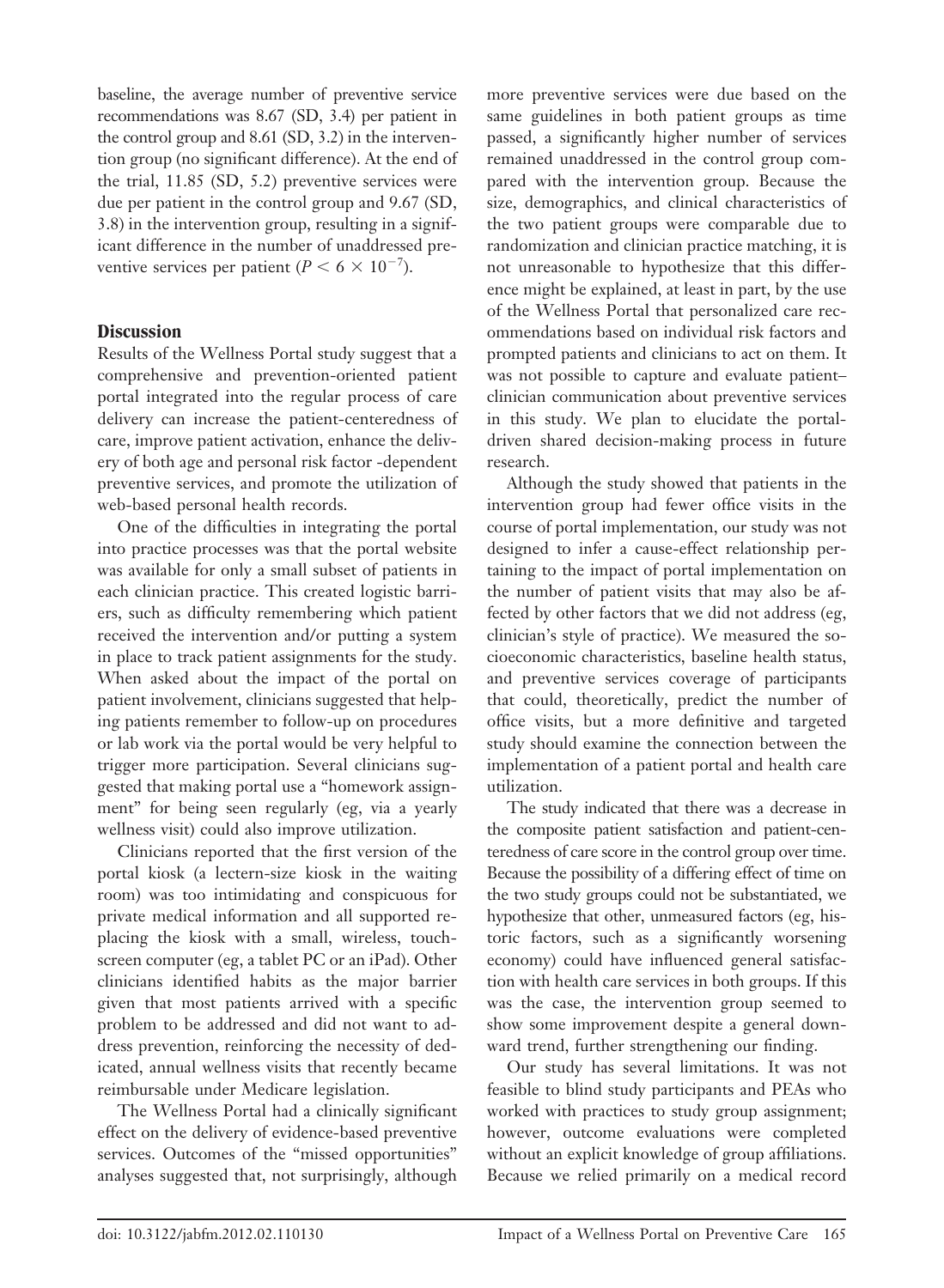abstraction approach to measure the delivery of preventive services, it was unfeasible to separate completely the effect of improved documentation from an actual increase in delivery of care. It is therefore possible that the impact of the Wellness Portal on the rate of preventive services delivery may include, in part, improved documentation. We welcome this dual effect as a typical characteristic of improving the quality of care delivery via technology and system redesign. Our previous work<sup>6</sup> and that of others<sup>15</sup> demonstrated a similar pattern in interventions that aimed at increasing the delivery of immunizations and other preventive services. For practical reasons, few studies were able to completely separate change in documentation from actual delivery unless a systematically utilized, reliable, alternative data source was also available as a gold standard (eg, state immunization registry). This problem of measuring the quality of care is becoming even more significant as documentation in disparate and not always connected electronic data sources compounds the complexity of individual repositories (eg, complicated structure of electronic health record databases).

In addition to the study protocol that determined the depth of portal adoption in primary care practices, limitations in use could also stem from the participation of healthier individuals who might have used the Wellness Portal less frequently simply because they had no immediate health needs or concerns. This could be a significant challenge for any technology implementation aiming at the improvement of preventive care. Thus, strategic inclusion of value-added features has been instrumental in maintaining patient interest in the portal. The Wellness Portal study also underscored the importance of alternative study designs in implementation research. These may include a practicelevel implementation phase before the study, during which technology can be integrated into the delivery of regular care as part of a systematic practice improvement effort, followed by an invitation of a subset of users to participate in a study. This approach diminishes the research artifact created by the study protocol, aligns necessary systemlevel changes with value-added resources for patients and practices, and harmonizes the two main goals of practice-based studies: improvement of the quality of care and the generation of new knowledge through research.

The portal implementation also demonstrated the importance of developing a more sophisticated understanding of patient– computer interactions and technology-related human behavior in primary care; the role of "smart design" in implementing secure, web-based resources with personal health content; patient attitudes toward preventive care; and the varying ability of practices to redesign their systems around a patient-centered technology, even when significant external support was available.

#### **References**

- 1. US Preventive Services Task Force. Recommendations. 2011. Available at http://www.uspreventiveservicestask force.org/recommendations.htm. Accessed March 24, 2011.
- 2. Yarnall KS, Pollak KI, Ostbye T, Krause KM, Michener JL. Primary care: is there enough time for prevention? Am J Public Health 2003;93:635– 41.
- 3. Ostbye T, Yarnall KS, Krause KM, Pollak KI, Gradison M, Michener JL. Is there time for management of patients with chronic diseases in primary care? Ann Fam Med 2005;3:209 –14.
- 4. McGlynn EA, Asch SM, Adams J, et al. The quality of health care delivered to adults in the United States. N Engl J Med 2003;348:2635– 45.
- 5. Mangione-Smith R, DeCristofaro AH, Setodji CM, et al. The quality of ambulatory care delivered to children in the United States. N Engl J Med 2007; 357:1515–23.
- 6. Nagykaldi Z, Mold JW. The role of health information technology in the translation of research into practice: an Oklahoma Physicians Resource/Research Network (OKPRN) study. J Am Board Fam Med 2007;20:188 –95.
- 7. Nagykaldi ZJ, Chou AF, Aspy CB, Mold JW. Engaging patients and clinicians through a wellness portal to improve the health of Oklahomans. J Okla State Med Assoc 2010;103:498 –501.
- 8. Imai K, King G, Nall C. The essential role of pair matching in cluster-randomized experiments, with application to the Mexican Universal Health Insurance Evaluation. Stat Sci 2009;24:29 –53.
- 9. Hays RD, Shaul JA, Williams VS, et al. Psychometric properties of the CAHPS 1.0 survey measures. Consumer Assessment of Health Plans Study. Med Care 1999;37:MS22–31.
- 10. Hibbard JH, Stockard J, Mahoney ER, Tusler M. Development of the Patient Activation Measure (PAM): conceptualizing and measuring activation in patients and consumers. Health Serv Res 2004;39: 1005–26.
- 11. Hibbard JH, Mahoney ER, Stockard J, Tusler M. Development and testing of a short form of the patient activation measure. Health Serv Res 2005;40:1918 –30.